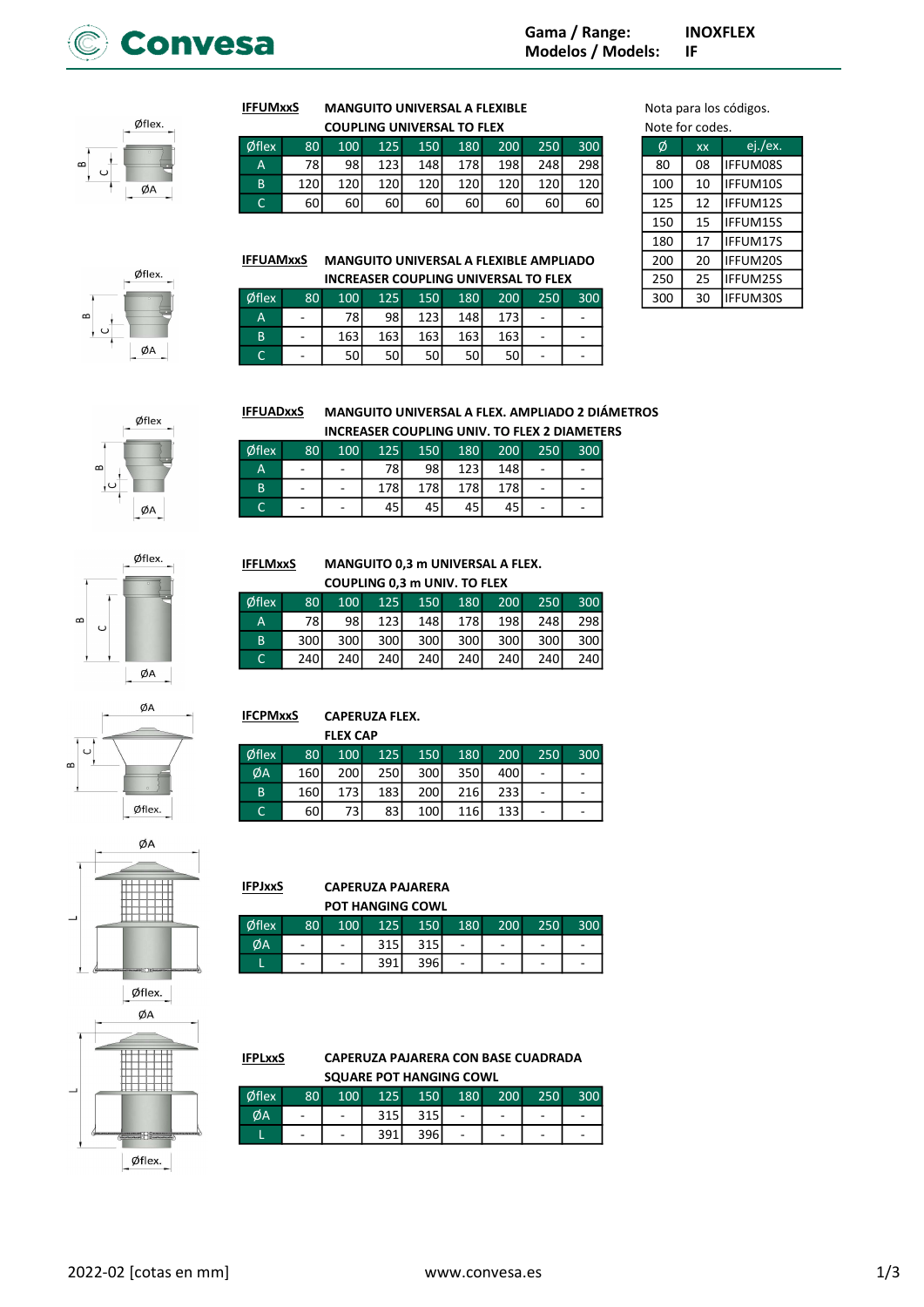



#### MANGUITO FLEX. A FLEX. COUPLING FLEY TO FLEY **IFFFMxxS**

MANGUITO KW A FLEX. COUPLING KW TO FLEX.

**IFKWFxxS** 

**IFFKWxxS** 

MANGUITO FLEX. A KW COUPLING FLEX. TO KW

|       | LUUPLIING FLEA TU FLEA |                  |       |       |                  |                  |       |  |  |  |
|-------|------------------------|------------------|-------|-------|------------------|------------------|-------|--|--|--|
| Øflex | lΩ∩.                   | 100 <sub>1</sub> | 125   | 150   | 180 <sup>1</sup> | 200 <sup>1</sup> |       |  |  |  |
| B     | 145                    | 145 I            | 145 l | 145 l | 145 l            | 145 l            | 145 l |  |  |  |

Øflex 80 100 125 150 180 200 250 300 Øint 80 100 125 150 180 200 250 300 B 196 196 196 196 196 196 196 196

Øflex 80 100 125 150 180 200 250 300 Øint 80 100 125 150 180 200 250 300 B 196 196 196 196 196 196 196 196

 $\phi$ flex. ക  $\emptyset$ int.



# 400x400  $\beta$ int.  $\circ$

Øflex.









|       | <b>COUPLING FLEX. TO VB</b> |                  |       |     |                  |     |     |     |  |  |  |
|-------|-----------------------------|------------------|-------|-----|------------------|-----|-----|-----|--|--|--|
| Øflex | 80 <sup>1</sup>             | 100 <sup>1</sup> | 125   | 150 | 180              | 200 | 250 | 300 |  |  |  |
| ØVB   | 80 <sup>1</sup>             | 100 <sup>1</sup> | 125   | 150 | 180              | 200 | 250 | 300 |  |  |  |
| B     | 120                         | 139              | 139 l | 139 | 139 <sup>I</sup> | 139 |     |     |  |  |  |
|       |                             |                  |       |     |                  |     |     |     |  |  |  |

MANGUITO FLEX. A VB

**IFWPMxxS** 

MANGUITO FLEX. A KW CON PLACA  $\overline{C}$ 

|                 | <b>COUPLING FLEX. TO KW WITH PLATE</b> |       |                  |         |     |     |     |     |  |  |  |  |
|-----------------|----------------------------------------|-------|------------------|---------|-----|-----|-----|-----|--|--|--|--|
| $\phi$ flex     | 80 <sup>°</sup>                        | 100   |                  | 125 150 | 180 | 200 | 250 | 300 |  |  |  |  |
| $\emptyset$ int | 80 <sup>1</sup>                        | 100   | 125              | 150     | 180 | 200 | 250 | 300 |  |  |  |  |
| <sub>B</sub>    | 160 l                                  | 160 l | 160 <sup> </sup> | 160     | 160 | 160 |     |     |  |  |  |  |
|                 | 70I                                    | 70 I  | 70I              | 70 l    | 70I | 70  |     |     |  |  |  |  |

| <b>IFBIFxxS</b>            |                 | <b>MANGUITO BI A FLEX.</b> |  |         |             |       |        |     |  |  |  |  |
|----------------------------|-----------------|----------------------------|--|---------|-------------|-------|--------|-----|--|--|--|--|
| <b>COUPLING BITO FLEX.</b> |                 |                            |  |         |             |       |        |     |  |  |  |  |
| Øflex                      | 80 <sup>1</sup> | 100                        |  | 125 150 | 180         | 200   | $-250$ | 300 |  |  |  |  |
| B                          | 155 l           | 155 l                      |  |         | 155 155 155 | 155 l | 155 l  | 155 |  |  |  |  |

| <b>IFFBIxxS</b>             |                 | <b>MANGUITO FLEX. A BI</b> |                     |     |     |       |       |     |  |  |  |  |
|-----------------------------|-----------------|----------------------------|---------------------|-----|-----|-------|-------|-----|--|--|--|--|
| <b>COUPLING FLEX. TO BI</b> |                 |                            |                     |     |     |       |       |     |  |  |  |  |
| Øflex                       | 80 <sup>1</sup> |                            | 100 125 150 180 200 |     |     |       | 250   | 300 |  |  |  |  |
| B                           | 150I            | 150 l                      | 150 l               | 150 | 150 | 150 l | 150 l | 150 |  |  |  |  |

MANGUITO VB A FLEX. **IFVBFxxS** 

**IFFVBxxS** 

| <b>COUPLING VB TO FLEX.</b> |                 |                  |                |            |     |            |     |     |  |  |  |
|-----------------------------|-----------------|------------------|----------------|------------|-----|------------|-----|-----|--|--|--|
| Øflex                       | 80 <sup>1</sup> | 100 <sup>1</sup> | $\sqrt{125}$   | 150        | 180 | 200        | 250 | 300 |  |  |  |
| <b>ØVB</b>                  | 80 <sup>1</sup> | 100 <sup>1</sup> | 125            | <b>150</b> | 180 | <b>200</b> | 250 | 300 |  |  |  |
| B                           | 1091            | 109              | $\overline{a}$ |            |     | -          | -   |     |  |  |  |